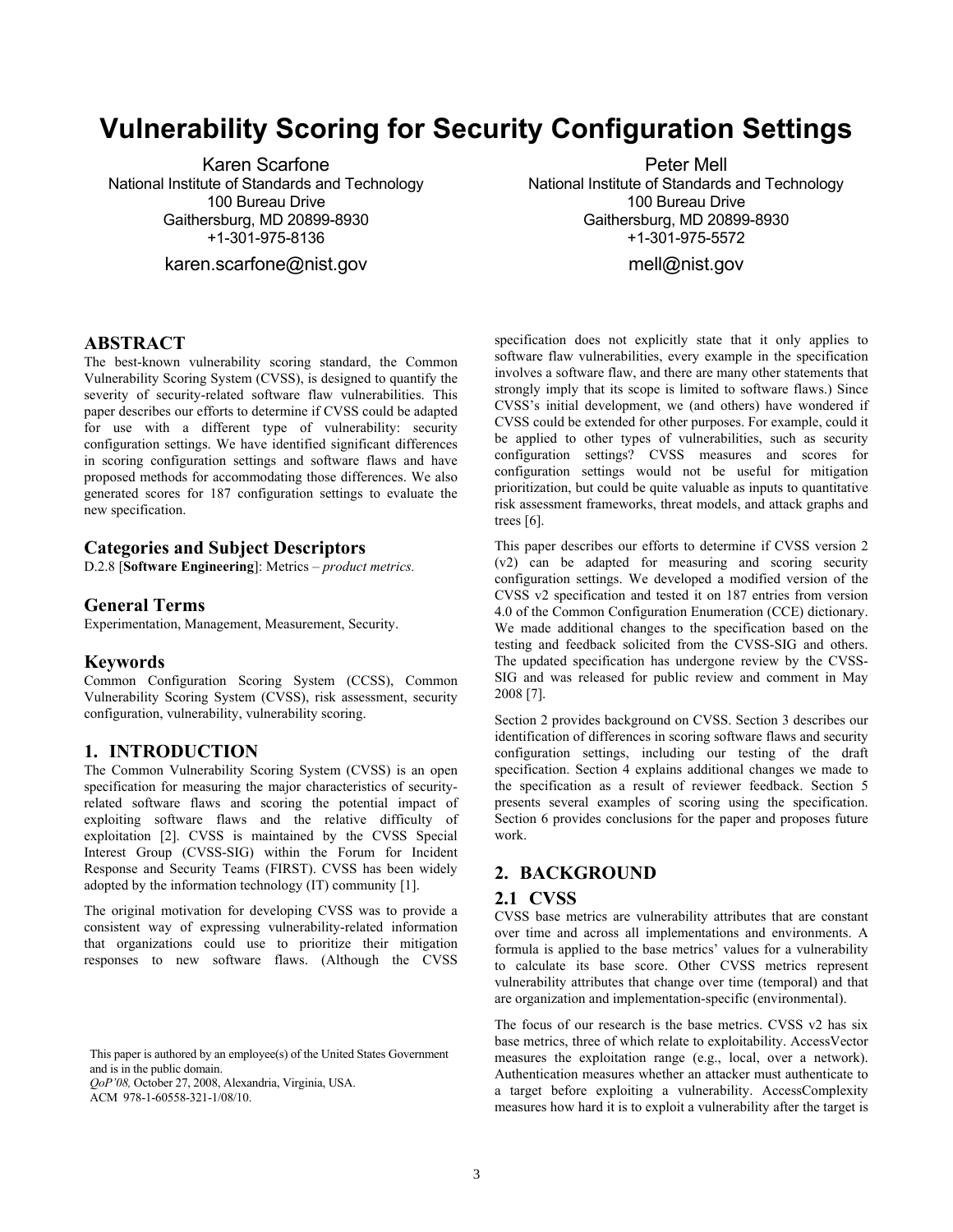accessed and any necessary authentication has been performed. Together, the exploitability metrics measure how readily an attacker can attempt to exploit a vulnerability. CVSS v2 also has three metrics related to impact. ConfImpact measures the potential degree of impact to a target's confidentiality, and IntegImpact and AvailImpact perform similar measurements for integrity and availability. The impact metrics measure the impact that an attacker can cause to a target by exploiting a vulnerability.

# **2.2 Vulnerability Dictionaries**

The MITRE Corporation maintains dictionaries for publicly announced vulnerabilities in operating systems and applications. One of these dictionaries, Common Vulnerabilities and Exposures (CVE) [4], covers software flaws, and another dictionary, Common Configuration Enumeration (CCE) [3], addresses security configuration issues. When our work on adapting CVSS for security configuration issues began in July 2007, the current version of CCE was 4.0, and it comprised a single list of 910 configuration entries for several versions of Microsoft Windows, Microsoft Internet Explorer 7, and Microsoft Office 2007. Examples of CCE version 4.0 entries are:

 CCE-25: The required auditing for %SystemDrive% directory should be enabled

 CCE-100: The "minimum password length" policy should meet minimum requirements

 CCE-931: The "back up files and directories" user right should be assigned to the correct accounts

Note that CCE entries do not specify how each configuration should be set, only that each should be set properly. The implication is that users of CCE entries are responsible for determining what the proper settings should be for their environment.

### **3. DEVELOPING THE SPECIFICATION**

When creating our new specification, we wanted to change as little of the CVSS v2 specification [2] as possible. This meant keeping the CVSS v2 metrics, score values, and formulas, and rewording only the portions of the specification that required it. We also chose to focus on configuration issues as listed in the CCE version 4.0 dictionary. Although Windows was the only software in that dictionary, we were mindful of configuration settings in other operating systems as we developed the specification.

To start our work, we reviewed the CVSS v2 specification and extracted the parts needed for our specification: the base metric definitions and the scoring guidelines. We modified these parts to change their context from software flaws to configuration settings. We also documented several scoring examples. We then gave the text to CVSS analysts from the National Vulnerability Database (NVD) [5] for review. After answering their questions and making a few changes to the text, we asked the analysts to use it to score a variety of CCE entries for Windows. We largely allowed the analysts to choose entries to score but encouraged them to choose a representative sample, which they did. Types of settings scored included audit settings, file permissions, user privileges, account lockout policies, web browser usage data settings, session timeout policies, service enabling/disabling, and administrator privilege escalation. After an analyst had scored a CCE entry, we independently scored the same entry and compared the results. A discrepancy indicated either human error or a problem with the specification. Each discrepancy was discussed in detail and resolved. Ultimately, 187 of the 910 CCE version 4.0 entries were scored. We also reviewed the score assigned to each entry to ensure that it seemed reasonable when compared to the severity of software flaws receiving similar scores. The rest of this section describes the changes to the specification that were identified during the scoring testing.

# **3.1 Base Metric Definitions**

We looked for changes that might be needed in the base metric definitions. We found that some of the CCE entries were not clearly covered by the metric definitions; unlike software flaws, which permit attackers to take unauthorized actions against a host, these configuration settings prevented authorized actions. For example, if a user lacks the privileges needed to perform an action, then the host's availability for that user is negatively impacted.

To address such cases, we added a second class of configuration settings to the specification. The original class was for exploitable settings, such as excess privileges, unnecessary services running, and weak password policies. The new class was for settings that prevented authorized actions: insufficient privileges, unable to run needed services, lack of auditing, etc. We updated the AccessVector definition to include both classes of settings for all its possible values. We also updated the AccessComplexity definition so that all settings that prevent authorized actions are set to Low because they automatically affect the host—for example, auditing being disabled affects the host at all times and does not require attacker action. We determined that the Authentication metric needed no changes because it already covered both classes of settings.

We also expanded the impact metric definitions. For ConfImpact, we added "unauthorized access to the system" to the existing "information disclosure" definitions to make it clear that it should include unauthorized resource use. For IntegImpact, we added alterations to the system's configuration, such as installing unauthorized programs. We did not change the AvailImpact definitions because they already applied to both classes of settings.

# **3.2 Scoring Guidelines**

We determined that a major change was needed to the scoring guidelines. This change involved addressing a key difference between software flaws and configuration settings: universality. A software flaw is an absolute: any organization would consider it undesirable. On the other hand, many security configuration settings are environment-specific, such as the number of minutes to wait before disconnecting an idle session, and do not necessarily have a "correct" value. In this example, decreasing the setting would make it less likely that an attacker could access and use an idle session, but the decrease would also reduce the availability of the session to the user. At its extreme, such as setting the idle time to one minute, the service might be highly unavailable to both users and attackers. At the other extreme, such as setting the idle time to one day, the service might be highly available to both users and attackers.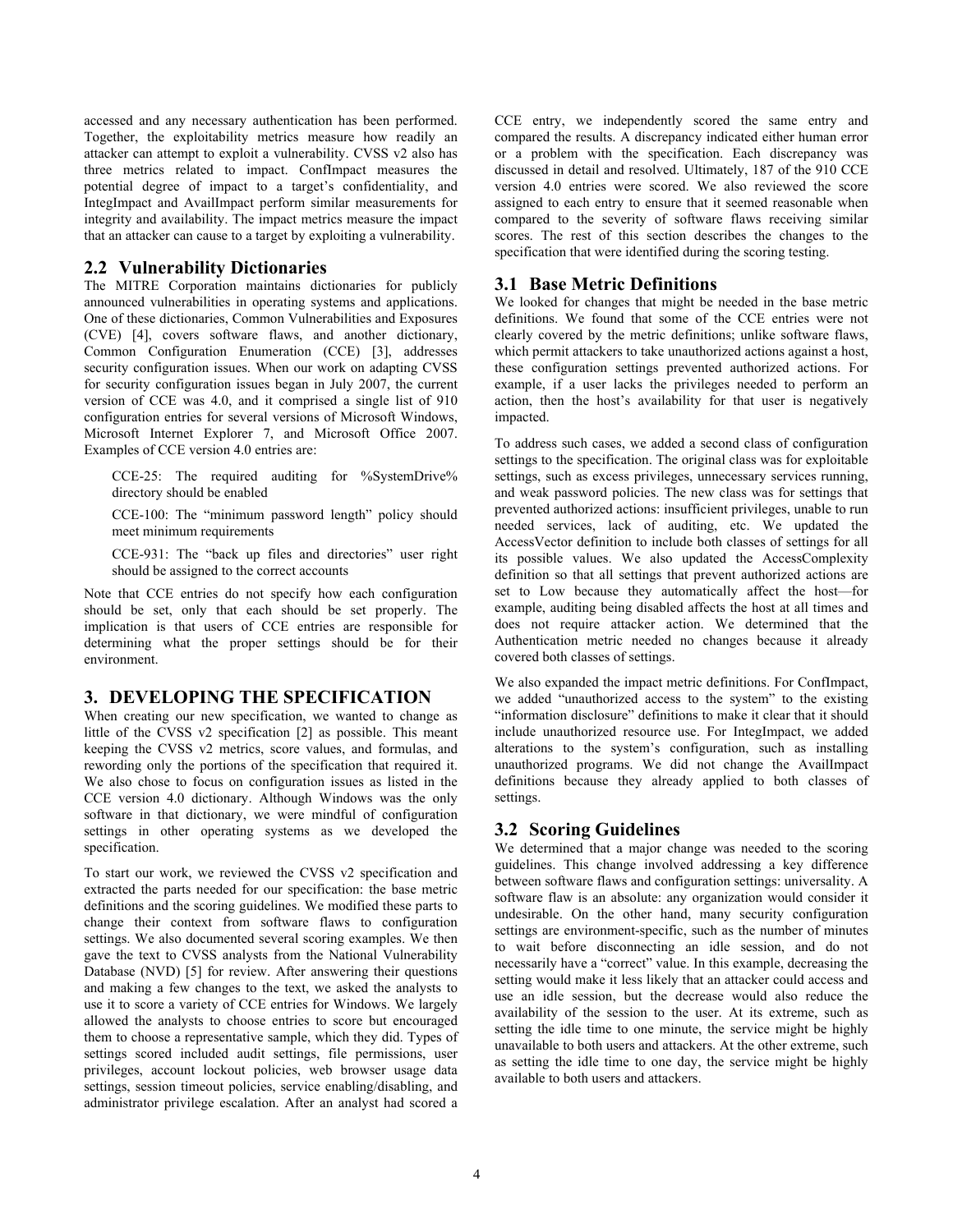Because many settings do not have a "correct" value, scoring a setting often involves considering multiple possibilities. This is easy for settings with two possibilities (such as "enabled" and "disabled"), manageable for settings with three to five sequentially ordered possibilities (i.e., a clear progression from least secure to most secure), and far more complex for settings with more possibilities, such as an access control list (ACL) for a directory, which may have millions of possibilities. For example, CCE-411 is "The required permissions for the directory %SystemDrive% should be assigned". An ACL for this directory could provide too many privileges to some users, too few privileges to others, and the appropriate privileges to yet other users, and the extent of the incorrect privileges could differ among the user accounts.

Because we wanted to try having a single score for each CCE (to be consistent with having a single score for each CVE), we initially devised a scheme for choosing which possible settings should be used to generate each score. If a configuration setting had two possible values with security implications, then both possibilities should be calculated (set to A but should be set to B; set to B but should be set to A) and the higher score chosen. If a configuration setting had three sequentially ordered values, then the low to high and high to low possibilities should be scored (set to 1 but should be set to 3; set to 3 but should be set to 1) and the higher score chosen. If a configuration setting had more complex possibilities, then the analyst should identify the broad cases that are most likely to occur and have security implications, score those, and choose the highest score. We also added an explanation that scores would "be generally representative of the relative importance of the configuration setting" and not what "would be assigned to configuration settings for a particular organization", further explaining that organizations would need to generate their own scores based on their specific requirements.

# **4. REVISING THE SPECIFICATION**

After the scoring test and the specification updates were completed, we sent the specification to the CVSS-SIG for review and received feedback from several members. The most common feedback was that having a single score for each CCE entry instead of multiple scores was of little value, and that having each organization generate its own custom scores would be inefficient and inconsistent. In response, we modified the specification so that there could be multiple scores for a single entry. When a configuration setting has a few possible values, analysts should consider the security implications of each combination of desired and actual settings and create a score for each combination. Sections 5.1 and 5.2 present examples of scoring settings with two possible values.

When a configuration setting has a larger number of possible values, analysts should generate a score for each common case. For example, if a timeout can be set to any number of seconds, then the analyst would consider the cases where the timeout is set too high and set too low. If setting the timeout to 0 disables it, then the analyst would also consider the case when the setting is disabled but should be enabled. An example of this is described in Section 5.3.

If a configuration setting can have multiple values simultaneously—such as an access control list that sets individual privileges for many users—then the analyst would consider the common cases and generate a separate score for each. A person assessing such a configuration setting would determine which cases applied to that setting, examine their base metrics' values, choose the highest values from those metrics, and calculate a new score that encompasses all the applicable cases. Section 5.4 provides an example to illustrate this.

The next step in revising the specification was to redo its examples to have multiple scores where appropriate. We discovered that generating multiple scores for a configuration did not take significantly more time than generating a single score. To arrive at a single score, analysts often had to generate several scores and then choose the highest among them. When two or more cases had the same high score, analysts had to evaluate additional characteristics of the settings to determine which case should be selected. With the new procedure, the analyst no longer has to compare scores or do other evaluations to choose a single score. On the other hand, analysts may have to evaluate a few more cases than they otherwise would have. However, the analysts reported—and we observed during our own scoring that the research conducted before scoring an entry generally takes considerably longer than generating all the scores. So having analysts generate multiple scores might not take substantially more time than generating single scores.

We also revised the specification to incorporate several examples of configuration settings from platforms other than Windows XP. In March 2008, CCE version 5.0 was released. Its entries are very similar to version 4.0 entries, with the main difference being that version 5.0 has a separate list of entries for each version of Windows (CCE version 4.0 had a single list for all versions of Windows), as well as lists for Internet Explorer 7, Office 2007, Red Hat Enterprise Linux 5, and Sun Solaris 10. We tested the specification on representative entries from these operating systems and applications to ensure that the specification was sufficiently flexible to accommodate them all, and that the specification produced scores that were reasonable approximations of the relative severity of each security configuration setting.

To clearly distinguish the new security configuration scoring specification from the CVSS v2 specification, we named the new specification the Common Configuration Scoring System (CCSS). The draft CCSS specification [7], which permits multiple scores for each configuration setting and includes examples for several platforms, has undergone review by the CVSS-SIG and others in the security community, and feedback on the specification has been positive.

# **5. SCORING EXAMPLES**

Several examples of scoring using the draft CCSS specification are presented below. The security configuration settings in these examples have been selected to illustrate the range of complexity in settings, as well as a variety of platforms, and how the CCSS specification is flexible enough to accommodate these differences. The examples have been adapted from the draft CCSS specification [7] and from the CCE version 5.0 lists [3].

### **5.1 Example 1: One Option**

CCE-4675-5 is a Sun Solaris 10 entry. Its CCE definition is "Kernel level auditing should be enabled or disabled as appropriate." The definition indicates that there are two options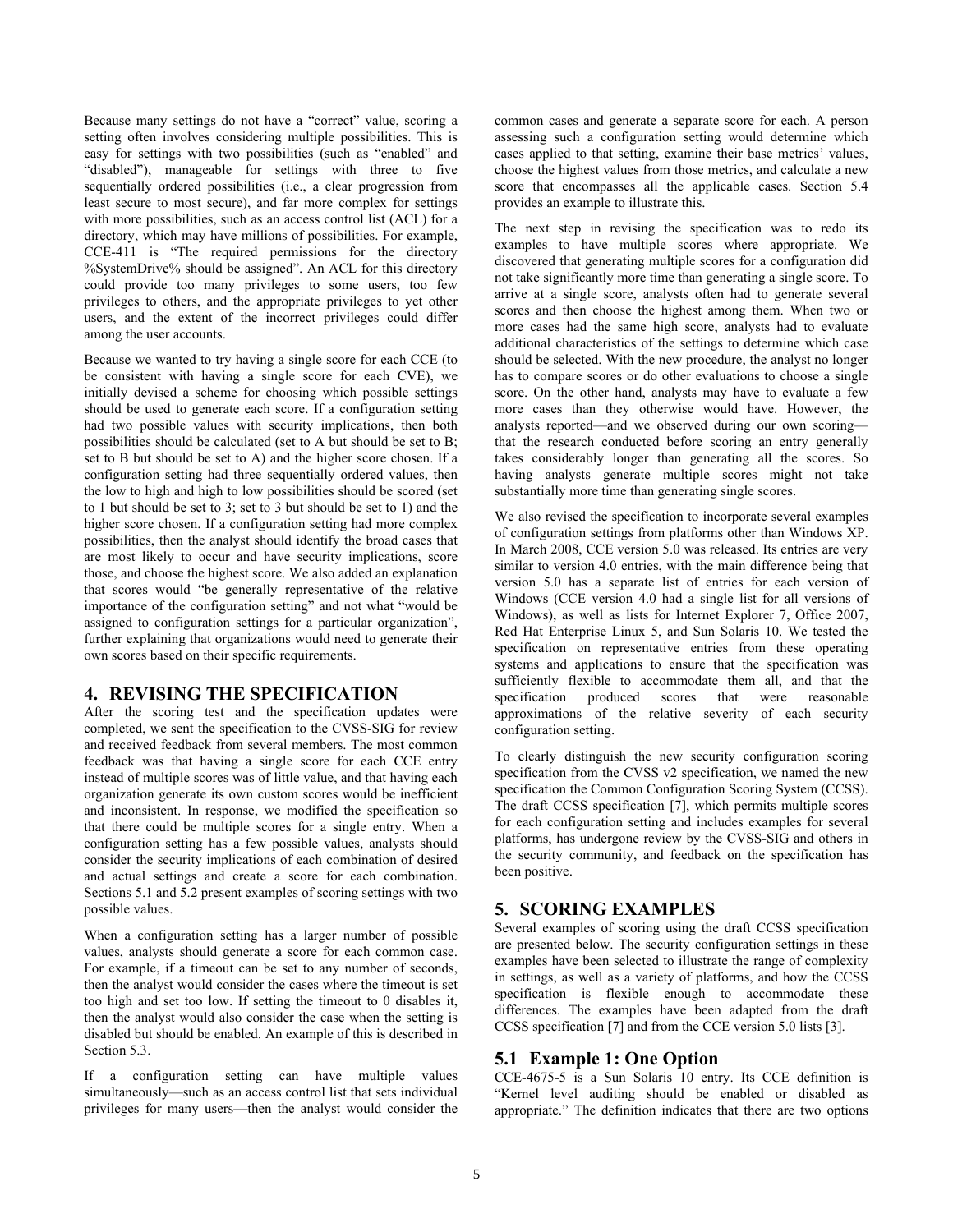for the setting. From a security standpoint, we are concerned about auditing being disabled when it should be enabled. (Arguably, in some cases there could be a performance impact if auditing is enabled when it should be disabled, but we consider this an operational issue and not a security issue.) If kernel level auditing is disabled, various security events will not be logged.

For the exploitation measures, the AccessVector is set to "Network" because security events to be logged could be generated from remote locations. The Authentication metric is set to "None" because no authentication is needed to generate security events. The AccessComplexity metric is set to "Low" because events fail to be logged by default, without any specific attacker action needed. For the impact measures, IntegImpact is set to "Partial" because the integrity of the host's security posture is somewhat degraded by the lack of auditing. ConfImpact and AvailImpact are set to "None".

These measures produce a base score of 5.0. This is comparable to the software flaw CVE-2004-1358, which is defined as "The patches (1) 114332-08 and (2) 114929-06 for Sun Solaris 9 disable the auditing functionality of the Basic Security Module (BSM), which allows attackers to avoid having their activity logged." The National Vulnerability Database assigned the same CVSS measures and score to CVE-2004-1358 [5] as the CCSS measures and score we assigned to CCE-4675-5.

# **5.2 Example 2: Two Options**

CCE-3047-8 is a Windows XP entry, defined as "Application Management". It has two options: "enabled" and "disabled". If it is disabled, users cannot install applications; if it is enabled, users can install and uninstall applications. Both of these have potentially negative security implications.

For the exploitation measures, the setting only affects local users, so the AccessVector is set to "Local". No additional authentication is needed, so Authentication is "None". The AccessComplexity metric is "Low" because the setting is applied automatically, without any user action needed. For the impact measures, the impact might vary by case. In the first case (the service should be disabled but is not), users are unable to use the host to install new applications, thus impacting host availability (ConfImpact "None", IntegImpact "None", AvailImpact "Partial"). In the second case (the service should be enabled but is not), users can install and uninstall applications, which could affect the host's integrity and availability (ConfImpact "None", IntegImpact "Partial", AvailImpact "Partial").

The base score for the first case is 2.1, and the base score for the second case is 3.6. These scores are low on the base score scale, indicating that their severity is relatively minor. Users can only install and uninstall applications using their own privileges, so the assumption is that they have limited, user-level privileges and cannot install or remove system-level applications, which would merit a higher score. Also, the only people who can take advantage of the setting are local users who have already authenticated to Windows XP, thus limiting the opportunities for exploitation.

### **5.3 Example 3: Range of Options**

CCE-2363-0 is a Windows Vista entry, with the definition "The 'account lockout duration' policy should meet minimum

requirements". An account lockout occurs when too many consecutive failed authentication attempts happen. The lockout duration setting specifies how long (in minutes) the host should wait before accepting additional authentication attempts for the locked-out account. So for CCSS scoring purposes, we think of the possible improper settings as being too high or too low than a desirable value, such as that specified in an organization's policy or a vendor's security recommendations. If the setting's value is too high as compared to the desirable value, legitimate users will be unable to log onto the host for an extended period of time (partial impact to availability). The same is true if the value is set to 0, which keeps the account locked out until an administrator manually unlocks it. If the setting's value is too low, attackers will have more opportunities to guess the password (partial impact to confidentiality).

For cases where the lockout is too long (value is too high or set to 0), the AccessVector is set to "Local" because this involves local authentication. Authentication is "None" because no authentication is needed (for that matter, it is inherent in this scenario that authentication has been unsuccessful). AccessComplexity is "Low" because the lockout occurs automatically and it is easy for lockouts to occur during normal host use. The impact metrics are ConfImpact "None", IntegImpact "None", and AvailImpact "Partial". The base score for the toolong cases is 2.1.

For cases where the lockout is too short (value is too low), the AccessVector is set to "Local" because this involves local authentication. Authentication is "None" because no authentication is needed. AccessComplexity is "High" because the setting simply makes it slightly more likely that an attacker will guess a password. The impact would be to the confidentiality of passwords, so the impact metrics are ConfImpact "Partial", IntegImpact "None", and AvailImpact "None". The base score for the too-short cases is 1.2.

The scores for both types of cases are relatively low when compared to other settings. This is appropriate because an overly long lockout is primarily an inconvenience to users and has no permanent effect on the host, and a short lockout is unlikely on most hosts to lead to a password being guessed.

# **5.4 Example 4: Combination of Options**

CCE-4693-8 is a Sun Solaris entry, defined as "File permissions for the /etc/cron.d/cron.allow file should be configured correctly". Users that are authorized to use cron are listed in this file. There are an essentially unlimited number of ways in which this CCE can be set incorrectly—in a worst-case situation, each user would have some privileges that they should not have and would be missing other privileges that they need. However, the main security issues with privileges can be summarized in four categories: 1) unauthorized users can modify the file (including deleting its contents), 2) unauthorized users can read the file, 3) authorized users cannot modify the file, and 4) authorized users cannot read the file.

For all four cases, the AccessVector is set to "Local" because a local user account is required. Authentication is "None" because no authentication is needed in addition to local OS authentication. AccessComplexity is "Low" because the user just needs to try to access the file.